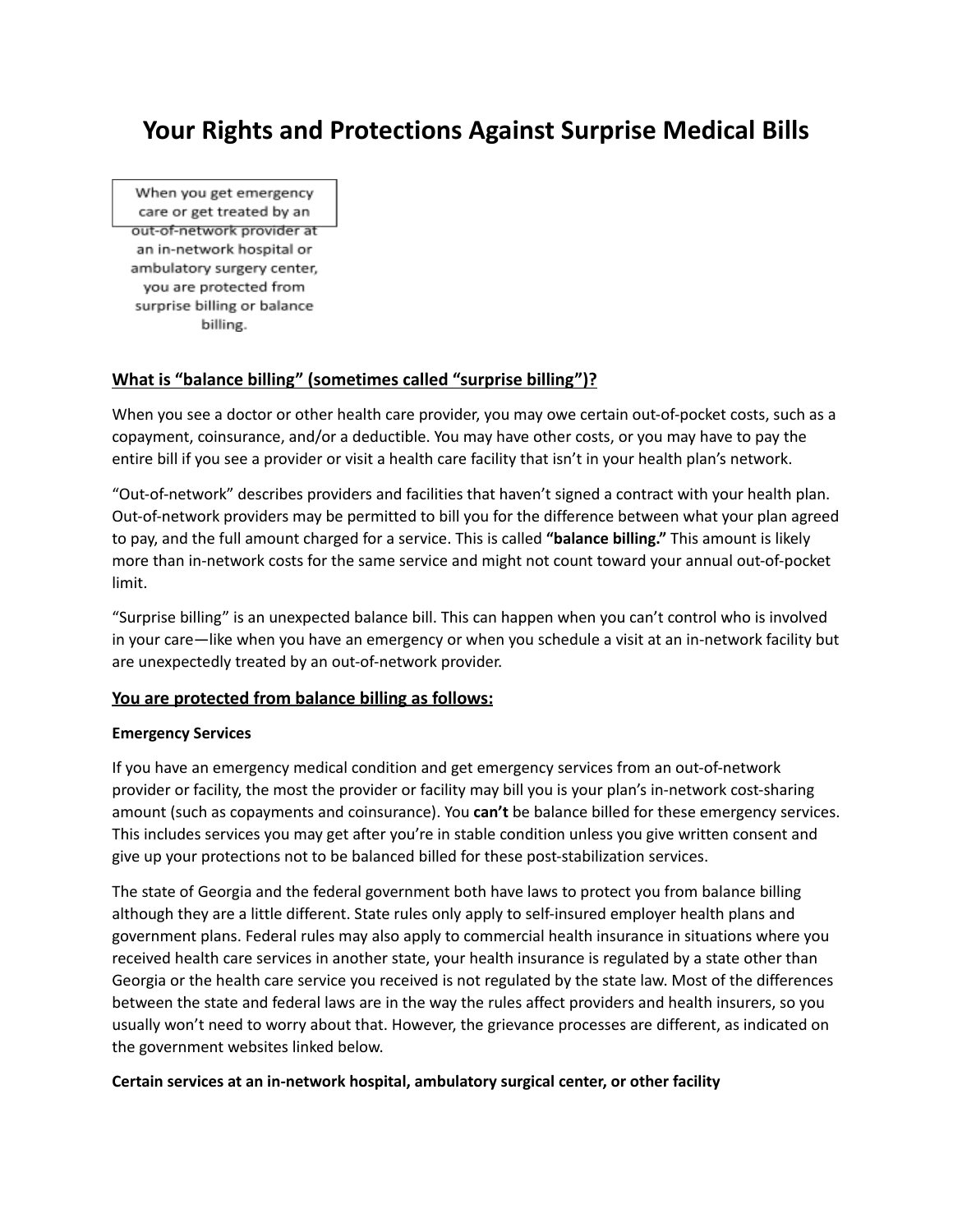When you get services from an in-network hospital or ambulatory surgical center, certain providers there may be out-of-network. In these cases, the most those providers may bill you is your plan's in-network cost-sharing amount. This applies to emergency medicine, anesthesia, pathology, radiology, laboratory, neonatology, assistant surgeon, hospitalist, or intensivist services. These providers can't balance bill you and may not ask you to give up your protections not to be balance billed.

Under Georgia law this rule also applies to imaging centers, birthing centers, and similar facilities in addition to hospitals and ambulatory surgical centers. If you get other services at these in-network facilities, out-of-network providers can't balance bill you, unless you give written consent and give up your protections.

# **You're never required to give up your protections from balance billing. You also aren't required to get care out-of-network. You can choose a provider or facility in your plan's network.**

The best way to find an in-network provider is to use the online provider directory on your health plan's website.

## **When balance billing isn't allowed, you also have the following protections:**

• You are only responsible for paying your share of the cost (like the copayments, coinsurance, and deductibles that you would pay if the provider or facility was in-network). Your health plan will pay out-of-network providers and facilities directly.

• Your health plan generally must:

o Cover emergency services without requiring you to get approval for services in advance (prior authorization). Under Georgia law, your health plan cannot later deny such services because they don't consider them medically necessary.

o Cover emergency services by out-of-network providers.

o Base what you owe the provider or facility (cost-sharing) on what it would pay an in-network provider or facility and show that amount in your explanation of benefits.

o Count any amount you pay for emergency services or out-of-network services toward your deductible and out-of-pocket limit.

## **Your rights and protections against surprise medical bills**

#### **Good Faith Estimate**

You have the right to receive a "Good Faith Estimate" explaining how much your medical care will cost. Under the law, health care providers need to give patients who don't have insurance or who are not using insurance an estimate of the bill for medical items and services.

You have the right to receive a Good Faith Estimate for the total expected cost of any non-emergency items or services. This includes related costs like medical tests, prescription drugs, equipment and hospital fees.